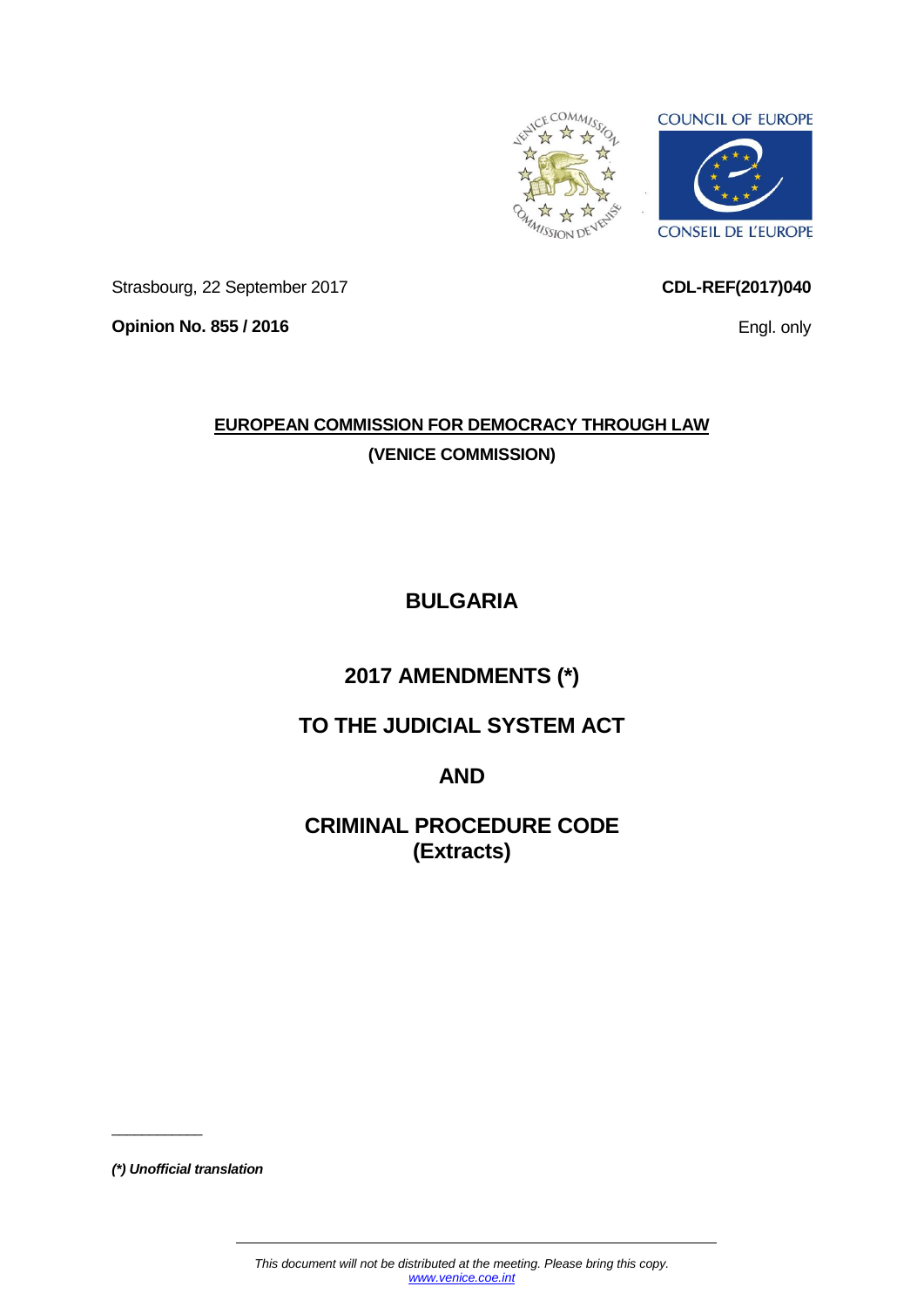#### **JUDICIAL SYSTEM ACT AMENDMENTS PROMULGATED IN SG 63/2017 (04.08.2017) AND SG 65/2017 (11.08.2017)**

#### **AMENDMENTS PUBLISHED IN SG 65/2017**

**Article 28** (Amended, SG No. 1/2011, effective 4.01.2011, SG No. 62/2016, effective 9.08.2016, supplemented SG 65/2017) (1) Upon the expiry of the term of office or the early termination of the credentials pursuant to Item 1 of Article 130 (8) of the Constitution of the Republic of Bulgaria, an elective member of the Supreme Judicial Council who has submitted the necessary request to the respective Chamber of the Supreme Judicial Council within 14 days of the expiry of the term of office or the early termination of the credentials shall be reinstated to the position of judge, prosecutor or investigating magistrate held prior to the election or to a position of an equal degree in the bodies of the judicial system, and the time spent as a member of the Supreme Judicial Council shall count as service record under Article 164 (1) to (7).

(2) Within one month from the reinstatement to the position under Paragraph (1), the members of the Supreme Judicial Council whose term of office has expired or whose mandate has been terminated early shall receive an evaluation of the performance thereof according to a methodology adopted by the Plenum of the Supreme Judicial Council. The said evaluation shall become part of the appraisal in a magistrate capacity for the period before the entry into office as a member of the Supreme Judicial Council.

**Article 50** (Amended, SG No. 1/2011, effective 4.01.2011, declared unconstitutional with Judgment No. 10 by the Constitutional Court of the Republic of Bulgaria, in its part regarding the words "judge, prosecutor or investigating magistrate", SG No. 93/2011, amended, SG No. 62/2016, effective 9.08.2016; supplemented SG 65/2017) (1) Upon expiry of the term of office or upon early termination of the credentials pursuant to Item 1 of Article 48 (1), the Inspector General and the inspectors who have submitted the necessary request to the respective Chamber of the Supreme Judicial Council within 14 days of the expiry of the term of office or the early termination of the credentials shall be reinstated to the position held prior to the election or to a position of an equal degree in the relevant bodies of the judicial system.

(2) Within one month from the reinstatement to the position under Paragraph (1), the Inspector General and the inspectors whose term of office has expired or whose credentials have been terminated early shall receive an evaluation of the performance thereof from the respective chamber of the Supreme Judicial Council according to a methodology adopted by the Plenum of the Supreme Judicial Council and the Inspectorate with the Supreme Judicial Council. The said evaluation shall become part of the appraisal in a magistrate capacity before the entry into office as Inspector General and inspector.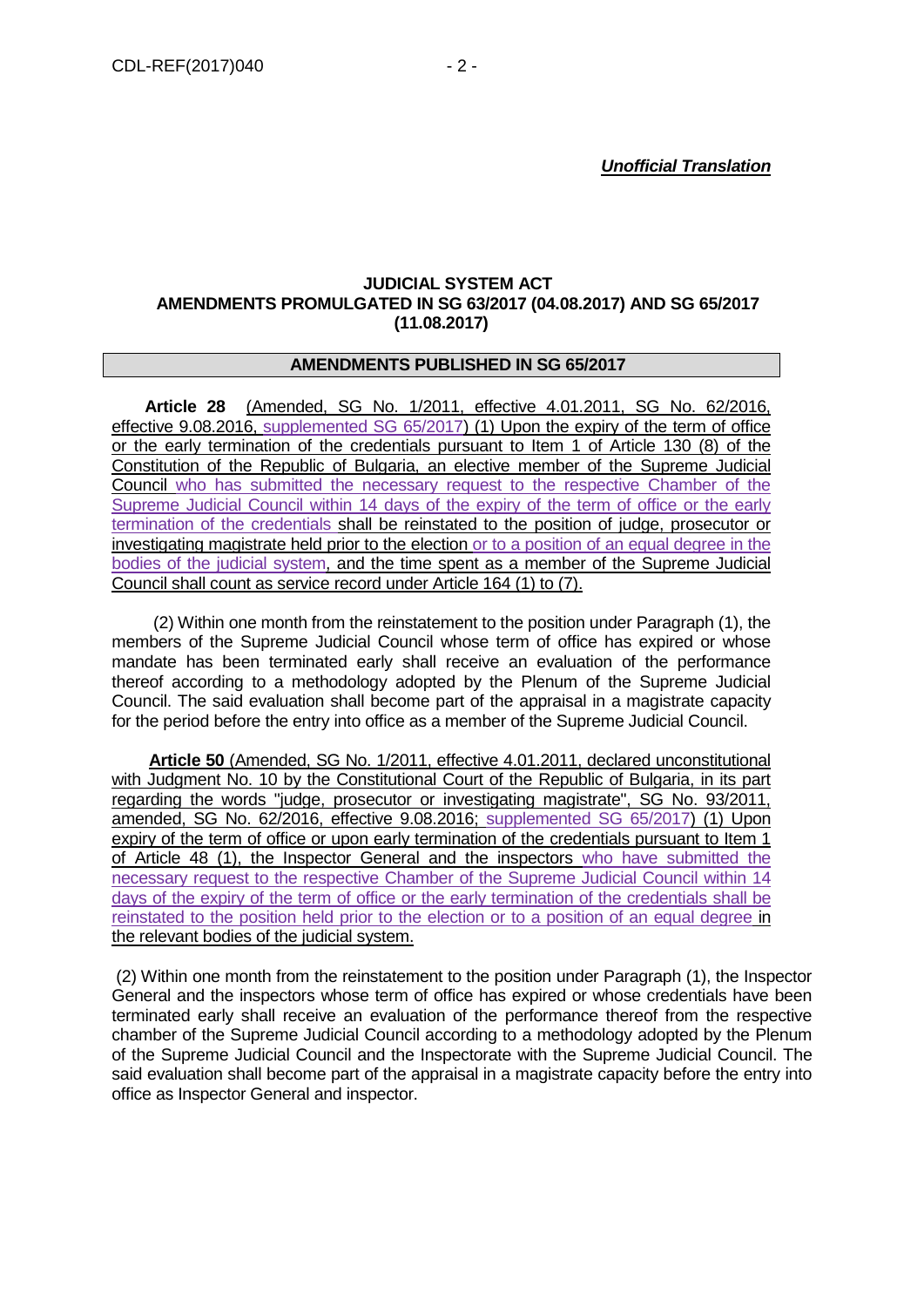## **Section III**

### **Incompatibility**

**Article 195** (Supplemented SG 25/2009, effective 03/04/2009 г.; supplemented SG 33/ 2009; amended and supplemented SG 1/2011 , effective 04.01.2011; amended SG 17/ 2013; amended SG 52 /2013, effective 14/06/2013; supplemented 70/ 2013, effective 09/08/2013 г.; amended 19/ 2014, effective 05/03/2014; supplemented SG 28/ 2016 ; amended 39/2016, effective 26/05/2016; amended 62/2016, effective 09/08/2016; amended and supplemented, SG 65/2017)

(1) A judge, prosecutor or an investigating magistrate, while in office, may not:

1. be a member of the Parliament, a mayor or municipal councillor;

2. (amended, SG No. 17/2013, SG No. 19/2014, effective 5.03.2014) occupy a position in State bodies, in municipal bodies or in institutions of the European Union;

3. (supplemented, SG No. 1/2011, effective 4.01.2011 ; amended and supplemented SG 65/2017) carry on business activity in whatever capacity, including personally, through an affiliated person and/or through an appointed and/or hidden representative (proxy) or to be a partner, manager or member of supervisory boards, management boards or boards of directors or of control bodies of commercial corporations, cooperatives or non-profit legal entities that carry on business, with the exception of the professional associations of which they are members;

4. (supplemented, SG No. 25/2009, effective 3.04.2009, SG No. 33/2009, amended, SG No. 1/2011, effective 4.01.2011, SG No. 39/2016, effective 26.05.2016; supplemented SG 65/2017) be remunerated for activity under a contract or under another legal relationship with a State, municipal or public organisation, commercial corporation, cooperative, non-profit legal entity, a natural person or sole trader and to practice a liberal profession or another remunerated professional activity.

5. (abrogated SG 65/2017)

6. be a member of political parties or coalitions, of organisations pursuing political purposes, carry out political activity, as well as be a member of any organisations or carry out any activities interfering with his or her independence;

7. be a member of a trade union organisation outside the Judiciary system.

(2) (New SG 65/2017) A judge, a prosecutor or an investigating magistrate, while in office, may receive remuneration for:

- 1. teaching, research or exercising intellectual property rights ;
- 2. participation in European or international programmes or projects;
- 3. participation in the drafting of statutory instruments assigned by the National Assembly, the Supreme Judicial Council or by the executive authorities.

### (3) (New, SG No. 1/2011, effective 4.01.2011, amended, SG No. 19/2014, effective

5.03.2014, renumbered from Paragraph 2, amended SG 65/2017) Judges, prosecutors and investigating magistrates may not be members of electoral commissions for parliamentary elections, elections of members of the European Parliament in respect of Republic of Bulgaria, elections of President and Vice President of the Republic, and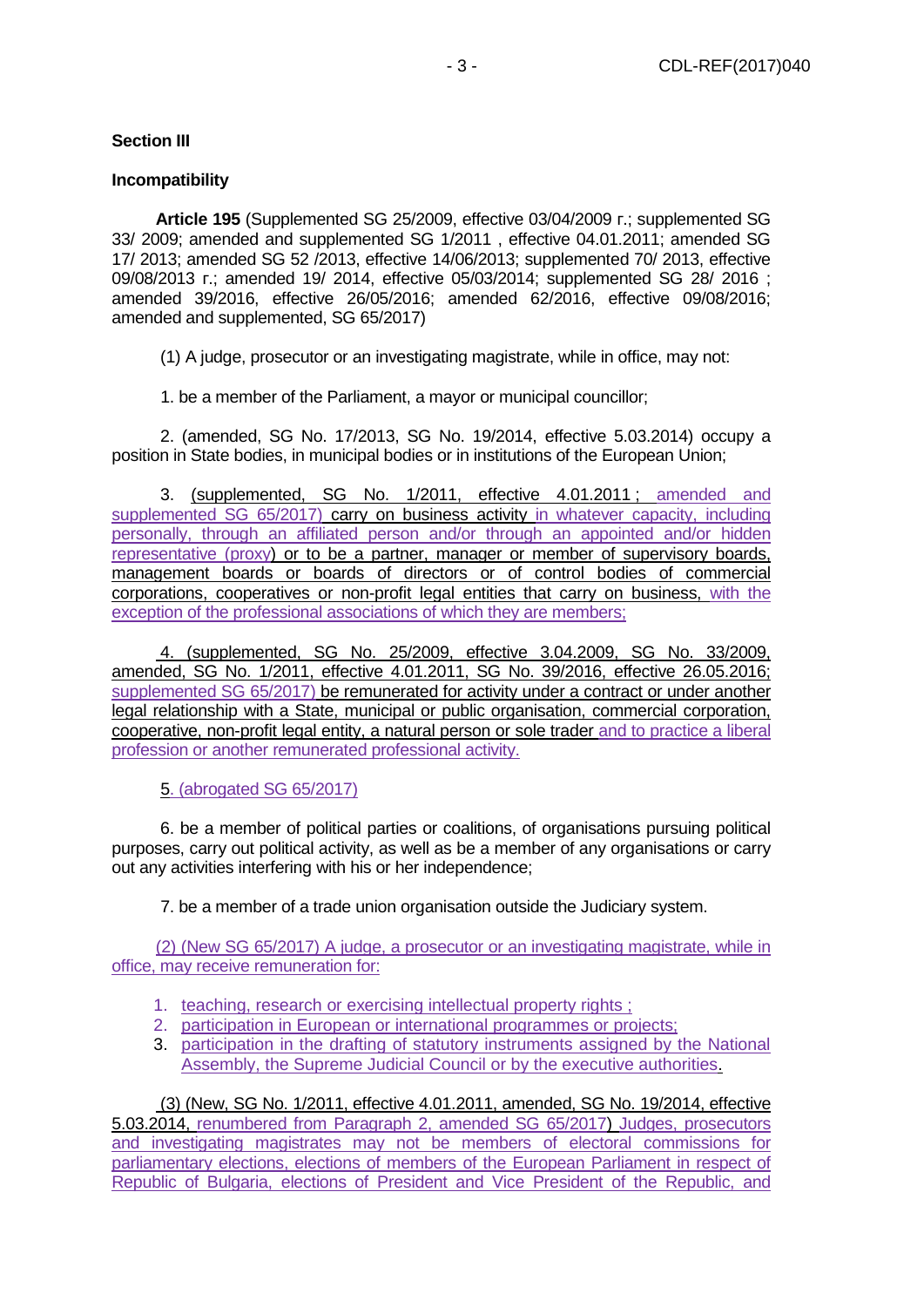elections of municipal councilors and mayors.

(4) (Renumbered from Paragraph 2, amended and supplemented, SG No. 1/2011, effective 4.01.2011, supplemented, SG No. 52/2013, effective 14.06.2013, SG No. 70/2013, effective 9.08.2013, SG No. 28/2016, amended, SG No. 62/2016, effective 9.08.2016 ; renumbered from paragraph 3 SG 65/2017) Upon termination of the position, the persons under Item 1 of Paragraph (1), the judges of the Constitutional Court, the ministers or deputy ministers, the chairperson or deputy chairperson of the State Agency for National Security, the members of the National Special Intelligence Means Control Bureau, who have submitted a request to the respective chamber of the Supreme Judicial Council within 14 days from the date of their release, shall be reinstated to the position occupied before the election or to a position of an equal degree in the judicial authorities, and the time spent in the respective position shall count as service record under Article 164 (1) to (7).

#### **Article 195a has not been amended in 2017, but a new provision cited below refers back to - paragraph 7 from the Final Provisions of the law amending the Judicial System Act promulgated in SG 65/2017**

Article 195a (New, SG No. 62/2016, effective 9.08.2016) (1) Within one month from the entry into office, each judge, prosecutor and investigating magistrate, the members of the Supreme Judicial Council, the Inspector General and the inspectors of the Inspectorate with the Supreme Judicial Council shall submit to the respective chamber of the Supreme Judicial Council a declaration on all activities thereof and memberships of organisations, including secret and/or informal organisations and societies, non-profit legal entities and in civil-law companies or associations in a standard form endorsed by the Supreme Judicial Council. Upon a change, a declaration shall be submitted for adjustment of the circumstances declared within one month from the occurrence of the change.

(2) The chambers of the Supreme Judicial Council shall keep a central public register of the declarations under Paragraph (1).

#### **Final provisions of the Law amending and supplementing the Judicial System Act (SG 65 from 11.08.2017)**

§ 7 Within 30 days of the entry into force of this law, all judges, prosecutors and investigating magistrates, members of the Supreme Judicial Council, the Inspector General and the inspectors from the Inspectorate of the Supreme Judicial Council file with the relevant Chamber of the Supreme Judicial Council declaration under Section 195a § 1, sentence one.

#### **Article 217 (Amended SG 65/2017)**

(1) Judges, prosecutors and investigating magistrates may freely form and be members of organisations for the protection of their professional interests. These organisations may not be members of federations and confederations of trade union organisations of factory and office workers.

(2) These organisations obtain the quality of legal persons after their registration according to the rules foreseen for the registration of non-profit associations. Only judges, prosecutors and investigating magistrates can be founding members and members of such organisations.

(3) A Partnership Council is created with the Supreme Judicial Council. The Partnership Council is composed of 3 elected members of the Supreme Judicial Council, appointed by the Plenum, of representatives of each of the organisations under paragraph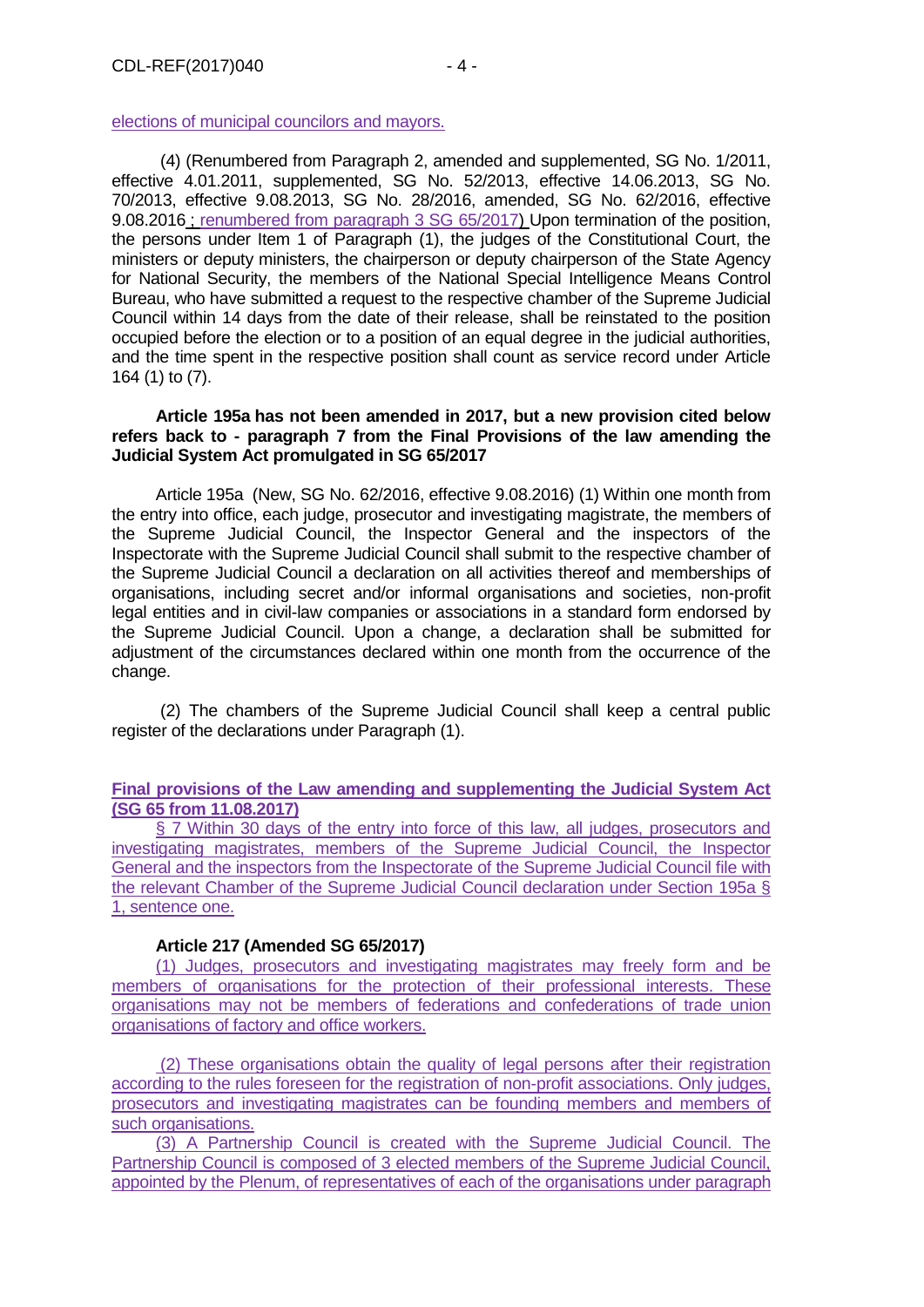1 whose total number of members corresponds to not less than 5 per cents of all judges, prosecutors or investigating magistrates, as well as of representatives of judges, prosecutors and investigating magistrates who are not members of such organisations;

(4) The Partnership Council holds discussions on all issues related to the professional interests of judges, prosecutors and investigating magistrates;

(5) The organisation and the activities of the Partnership Council are governed by a by-law adopted by the Plenum of the Supreme Judicial Council.

#### **Suspension from office (Judicial System Act) and relevant provisions from the Code of Criminal Procedure**

#### **Article 230**

(1) (Amended, SG No. 28/2016, supplemented, SG No. 62/2016, effective 9.08.2016) If a judge, a prosecutor or an investigating magistrate is charged with intentional publicly prosecutable criminal offence, In the cases under Article 132 of the Constitution of the Republic of Bulgaria, where a judge, prosecutor or investigating magistrate is constituted as an accused party, the respective chamber of the Supreme Judicial Council shall suspend the said magistrate from office until the close of the criminal proceedings. The period of the suspension from office in pre-trial proceedings may not exceed the period under Article 234 (8) of the Criminal Procedure Code. For the period of suspension from office, the judge, prosecutor and investigating magistrate shall be paid remuneration amounting to the minimum wage.

(2) (Amended, SG No. 28/2016, SG No. 62/2016, effective 9.08.2016) The motion for suspension from office under Paragraph (1) shall be entered by the Prosecutor General and shall be reasoned.

(3) (Supplemented, SG No. 28/2016, amended, SG No. 62/2016, effective 9.08.2016) Upon the expiry of the period under Article 234 (8) of the Criminal Procedure Code and upon a stay of the criminal proceedings, the suspended judge, prosecutor or investigating magistrate may approach the respective chamber of the Supreme Judicial Council with a request to adopt a decision reinstating the said magistrate to the position occupied. A refusal to adopt such a decision shall be appealable before the Supreme Administrative Court according to the procedure established by the Administrative Procedure Code.

(4) In cases where detention in custody has been ordered for a judge, prosecutor or investigating magistrate as a precautionary measure to secure the appearance thereof, the said magistrate shall be considered suspended from office as from the date when the judicial instrument imposing such measure became enforceable.

#### **CODE OF CRIMINAL PROCEDURE (EXTRACTS)**

Article 234 § 8 of the Code of Criminal Procedure  $(\ldots)$ 

(8) (Amended, SG No. 32/2010, effective 28.05.2010, SG No. 71/2013) Measures of procedural coercion taken in respect to the accused party, as well as the measure securing the civil claim, where grounds for the imposition of the latter no longer exist, shall be revoked by the prosecutor after expiry of more than eighteen months of constitution of the accused party in cases of serious crimes, and after expiry of more than eight months in all other cases. These time limits do not include the periods when the criminal proceedings were stayed by the prosecutor on the grounds of Article 25.